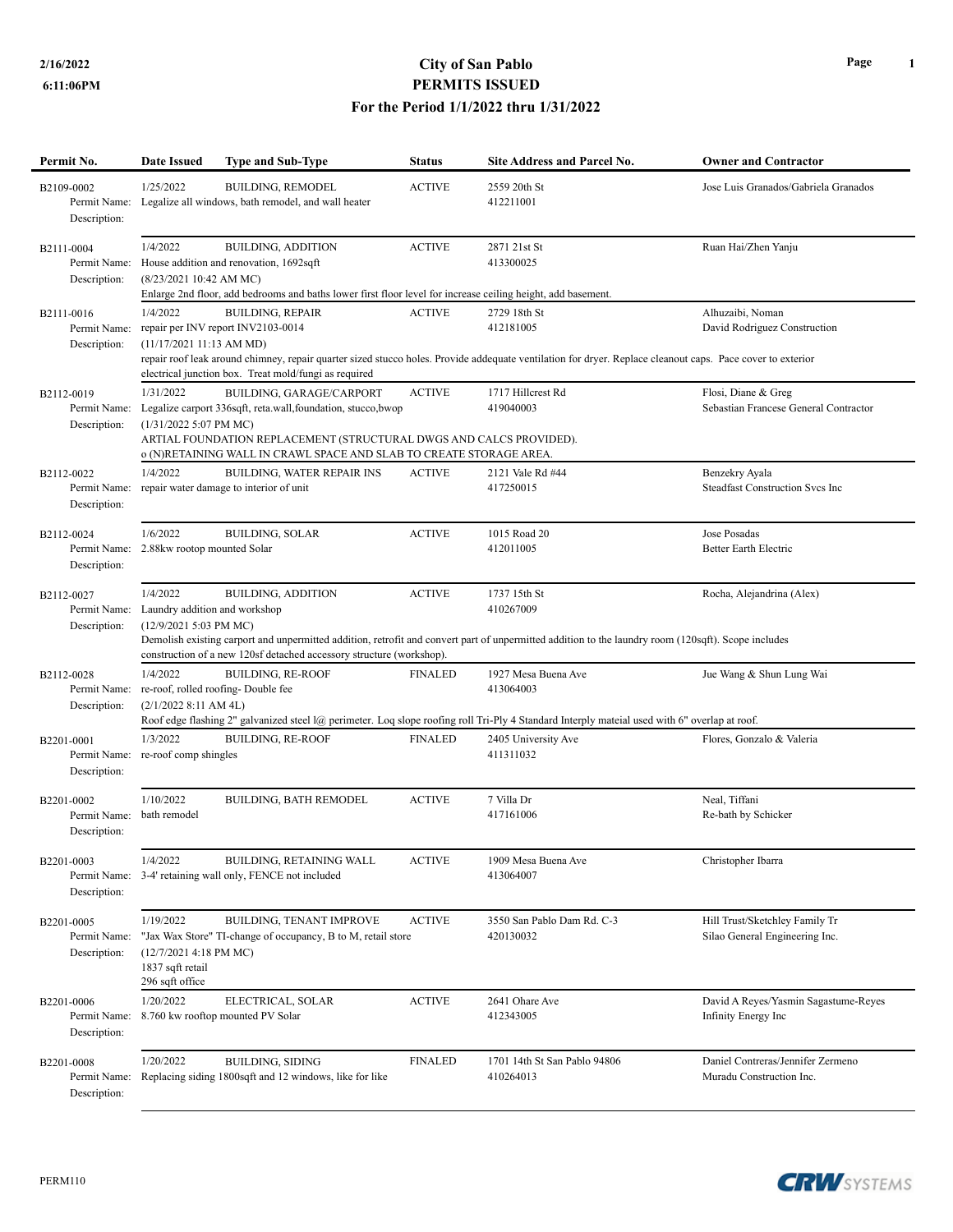## **2/16/2022 City of San Pablo PERMITS ISSUED For the Period 1/1/2022 thru 1/31/2022**

| Permit No.                                 | <b>Date Issued</b>                   | <b>Type and Sub-Type</b>                                                                                                    | <b>Status</b> | <b>Site Address and Parcel No.</b>                                                                                                                                                        | <b>Owner and Contractor</b>                                          |
|--------------------------------------------|--------------------------------------|-----------------------------------------------------------------------------------------------------------------------------|---------------|-------------------------------------------------------------------------------------------------------------------------------------------------------------------------------------------|----------------------------------------------------------------------|
| B2201-0009<br>Permit Name:<br>Description: | 1/25/2022<br>Yummy House Signage     | ELECTRICAL, SIGN                                                                                                            | <b>ACTIVE</b> | 2300 El Portal Dr. #F<br>416160039                                                                                                                                                        | CC San Pablo LP/Nathaniel Centeno<br><b>LEES SIGN</b>                |
| B2201-0011<br>Permit Name:<br>Description: | 1/24/2022                            | ELECTRICAL, SOLAR<br>5.760kw rooftop Solar & 200 panel upgrade                                                              | <b>ACTIVE</b> | 1974 Regello Ct<br>411272001                                                                                                                                                              | Franklin Colindres/Maryory Portillo<br>Sunrun                        |
| B2201-0012<br>Permit Name:<br>Description: | 1/24/2022                            | <b>BUILDING, SOLAR</b><br>Rooftop mounted Solar 5.12kw - 16 panels                                                          | <b>ACTIVE</b> | 1220 Amador St<br>418041012                                                                                                                                                               | Tomas Velasquez<br>Better Earth Electric Inc.                        |
| B2201-0013<br>Permit Name:<br>Description: | 1/26/2022                            | <b>BUILDING, ADDITION</b><br>1093 sf 2story res addition, 366 JADU conversion, 99sq porch                                   | <b>ACTIVE</b> | 2130 Alfreda Blvd Unit B<br>410101009                                                                                                                                                     | Dario A Larreynaga                                                   |
| B2201-0014<br>Permit Name:<br>Description: | 1/25/2022<br>Jax Wax Signage         | ELECTRICAL, SIGN                                                                                                            | <b>ACTIVE</b> | 3550 San Pablo Dam Rd. C3<br>420130032                                                                                                                                                    | Hill Trust/Sketchley Family Tr<br>Sequoia Signs & Graphics Inc.      |
| B2201-0016<br>Permit Name:<br>Description: | 1/26/2022<br>(1/25/2022 4:20 PM MC)  | <b>BUILDING, REPAIR</b><br>Work in the garage - Install a 100amp subpanel - see notes                                       | <b>ACTIVE</b> | 1430 Marelia Ct<br>411251010<br>two ceiling outlets, one switch and plug receptacles, per provided site plan and application. Install electric water heater, dryer, washer standpipe, and | Neff, David Bailey<br>American Construction & Environmental Sv       |
|                                            |                                      |                                                                                                                             |               | laundry tray. Demolition of old gas line since the water heater and dryer will be electrical. Replacing water line for the water heater and washer. Permit to                             |                                                                      |
| B2201-0019<br>Permit Name:<br>Description: | 1/31/2022                            | <b>BUILDING, SOLAR</b><br>4.56kw rooftop solar-12 panels & battery backup 18kw                                              | <b>ACTIVE</b> | 5665 Shasta Ave<br>418052006                                                                                                                                                              | Oddoye D & G Trust<br>Indaspec LLC                                   |
| B2201-0021<br>Permit Name:<br>Description: | 1/31/2022                            | <b>BUILDING, SOLAR</b><br>5.135kw rooftop solar-13 panels & battery backup                                                  | <b>ACTIVE</b> | 2945 20th St<br>413270029                                                                                                                                                                 | Jose Martinez<br>Titan Solar Power CA                                |
| E2201-0002<br>Permit Name:<br>Description: | 1/26/2022                            | ELECTRICAL, ELECTRICAL MI<br>Remove existing 125 amp main panel and install a new 200amp                                    | <b>ACTIVE</b> | 1974 Regello Ct<br>411272001                                                                                                                                                              | Franklin Colindres/Maryory Portillo<br>Re-Volt Electric Inc.         |
| M2112-0005<br>Permit Name:<br>Description: | 1/18/2022<br>(1/18/2022 11:45 AM MC) | MECHANICAL, FURNACE-WAL<br>Replace existing Furnace & Install new A/C unit<br>See attachments for DBA and load calculation. | <b>ACTIVE</b> | 1416 Madrone Way San Pablo 94806<br>413401034                                                                                                                                             | Marguerite D Boyd<br>GG Heating & Air Conditioning                   |
| M2201-0001<br>Description:                 | 1/10/2022                            | MECHANICAL, FURNACE-WAL<br>Permit Name: Mini Split System- Mitsubishi 20K-2zone split system                                | <b>ACTIVE</b> | 1924 Church Ln #312<br>417150017                                                                                                                                                          | San Pablo Senior Housing Assoc<br>Hassler Heating & Air Conditioning |
| M2201-0002<br>Permit Name:<br>Description: | 1/13/2022                            | MECHANICAL, FURNACE-WAL<br>replace Central Furnace - like for like                                                          | <b>ACTIVE</b> | 45 Campo Verde Cir San Pablo 94806<br>411361045                                                                                                                                           | Darrel J Tucker<br><b>KEL-AIRE INC</b>                               |
| M2201-0003<br>Permit Name:<br>Description: | 1/18/2022                            | MECHANICAL, FURNACE-WAL<br>FAU change out in attic, 80%, 90,000 BTUs                                                        | <b>ACTIVE</b> | 2864 16th St<br>413220022                                                                                                                                                                 | Singh, Surinder<br>On-Time Air Conditioning & Heating Inc/S          |
| M2201-0004<br>Permit Name:<br>Description: | 1/28/2022                            | MECHANICAL, FURNACE-WAL<br>New 80% 56,000 BTUs FAU change out in closet                                                     | <b>ACTIVE</b> | 2436 21st St San Pablo 94806<br>412240047                                                                                                                                                 | Mac, Anna Tsang trust<br>On-Time Air Conditioning & Heating Inc/S    |
| M2201-0005<br>Permit Name:<br>Description: | 1/25/2022                            | MECHANICAL, FURNACE-WAL<br>furnace replacement like for like, 45K BTUs                                                      | <b>ACTIVE</b> | 1000 Evergreen Ter #1306 San Pablo 94806<br>417240038                                                                                                                                     | <b>Betty White</b><br>Certified Heating & Air                        |
| P2201-0001<br>Permit Name:                 | 1/24/2022                            | PLUMBING, ALTERATION<br>Replace all sewer and drain lines under salon                                                       | <b>ACTIVE</b> | 14450 San Pablo Ave<br>416150013                                                                                                                                                          | Wong Family Trust<br>Mr. Rooter                                      |